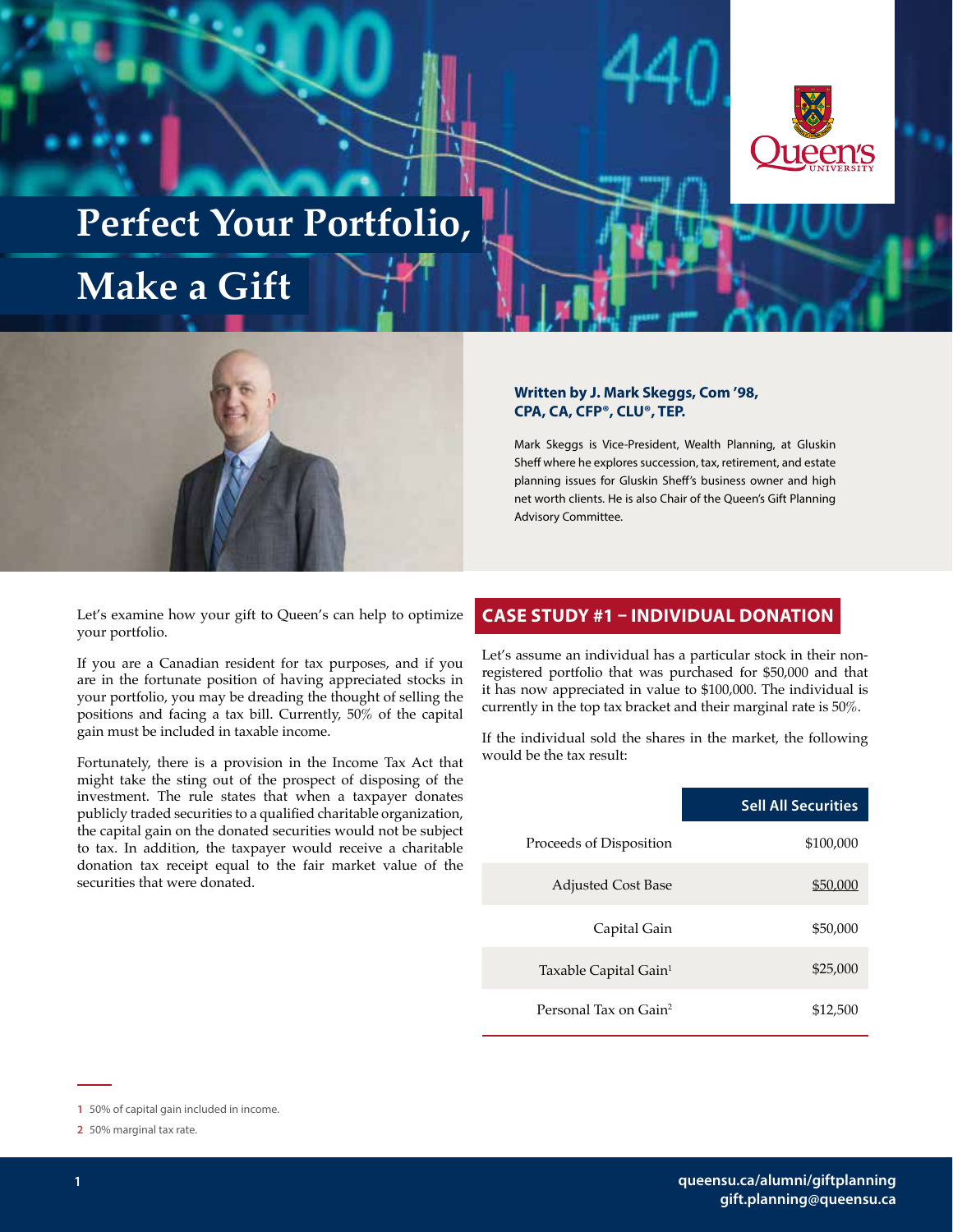"…the optimized donation strategy reduces the after-tax proceeds… however, instead of writing a cheque to the government for taxes…a donation is made to Queen's University."

#### **The Strategy**

Knowing that a capital gain on shares donated will not be subject to capital gains tax and that a charitable donation tax credit will be available for the fair market value of the shares donated, the individual can calculate the optimal amount of shares that they should donate in order to generate a tax refund that would completely offset the tax owing on the capital gain from the rest of the shares that are sold in the market.

|                                   | <b>Sell Some</b><br><b>Securities</b> | <b>Donate Some</b><br><b>Securities</b> |
|-----------------------------------|---------------------------------------|-----------------------------------------|
| Proceeds of<br>Disposition        | \$80,000                              | \$20,000                                |
| Adjusted<br><b>Cost Base</b>      | \$40,000                              | \$10,000                                |
| Capital Gain                      | \$40,000                              | \$10,000                                |
| Taxable Capital Gain <sup>1</sup> | \$20,000                              |                                         |
| Personal Tax on Gain <sup>2</sup> | \$10,000                              |                                         |
| Donation to<br>Queen's University |                                       | \$20,000                                |
| Donation Tax Credit <sup>2</sup>  |                                       | (\$10,000)                              |

#### **Conclusion**

Based on the facts of this situation, the optimized donation strategy reduces the after-tax proceeds retained by \$7,500; however, instead of writing a cheque to the government for taxes of \$12,500, the individual has made a donation of \$20,000 to Queen's University. Note that this donation can be directed to any faculty, program or project at Queen's.

|                                                | <b>Sell All</b><br><b>Securities</b> | Sell Some /<br><b>Donate Some</b><br><b>Securities</b> |
|------------------------------------------------|--------------------------------------|--------------------------------------------------------|
| Cash to/ $(from)$<br>Donor                     | \$87,500                             | \$80,000                                               |
| Cash to $/$ (from)<br>Queen's University       |                                      | \$20,000                                               |
| Cash to $/$ (from)<br>Canada Revenue<br>Agency | \$12,500                             |                                                        |

It is also important to note that by using this strategy, the individual's out of pocket cost of \$7,500 to make the donation to Queen's University is significantly better than the situation where the individual makes a cash donation. Assuming the highest marginal tax rate is 50%, ordinarily the individual would be out of pocket \$10,000 to make a cash donation of \$20,000. As a result, the individual has reduced their cost of making a donation by \$2,500 or 12.5%.

"By using the optimized donation strategy, the individual's out of pocket cost to make the donation is significantly less than the situation where the individual makes a cash donation."

**<sup>1</sup>** 50% of capital gain included in income for shares sold. 0% of capital gain included in income for shares donated.

**<sup>2</sup>** 50% marginal tax rate.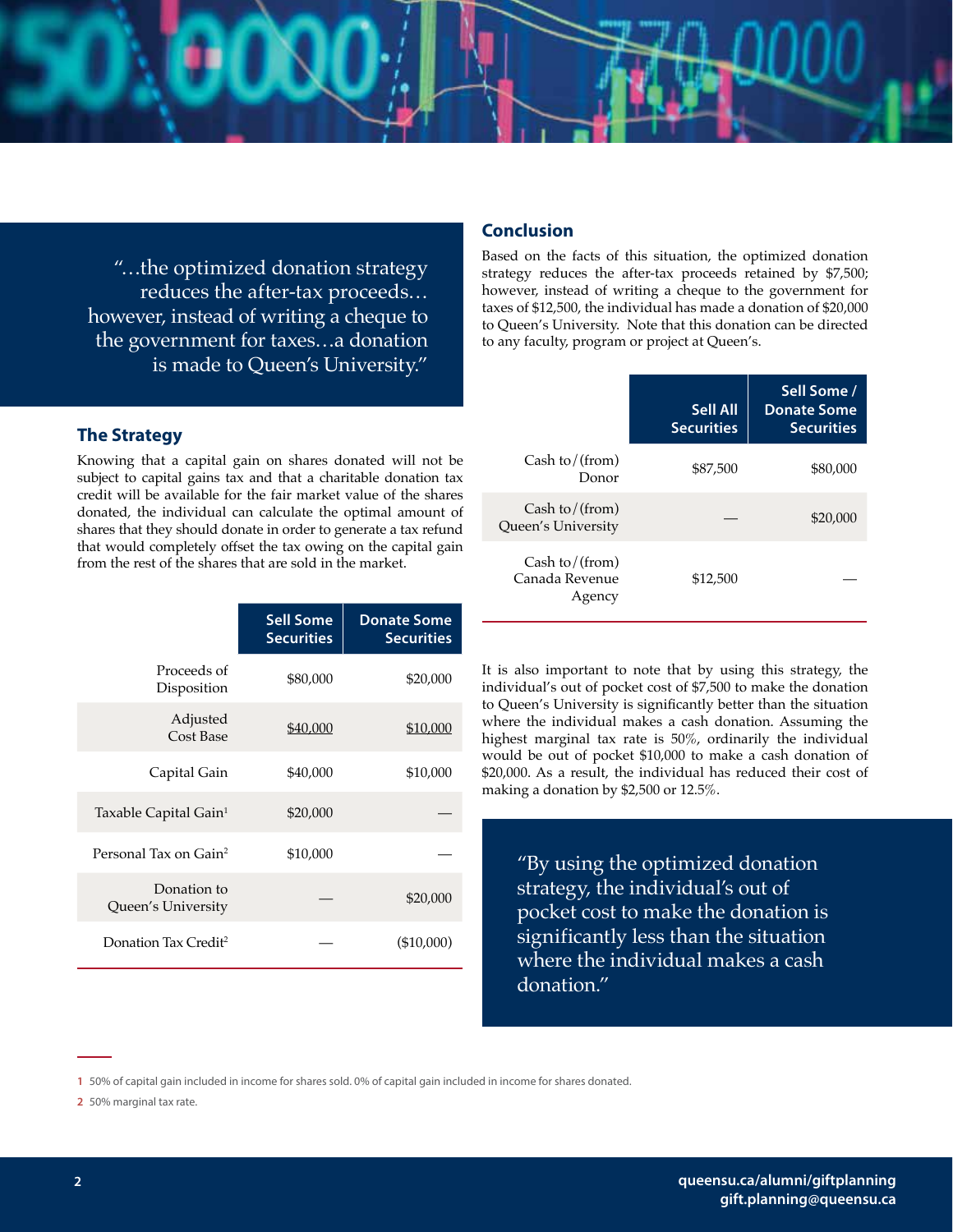#### **CASE STUDY #2 – CORPORATE DONATION**

For some individuals, their marketable security portfolio is held within a corporation. Using the same facts as above, and assuming the corporate tax rate is 50%, if the corporation sold the securities in the market, the following would be the tax result:

| <b>The Strategy</b> |  |
|---------------------|--|
|---------------------|--|

Similar to the individual strategy, the corporation can calculate the optimal amount of shares that it should donate in order to generate a tax refund that would completely offset the tax owing on the capital gain from the rest of the shares that are sold in the market.

|                                       | <b>Sell All Securities</b> |
|---------------------------------------|----------------------------|
| Proceeds of Disposition               | \$100,000                  |
| <b>Adjusted Cost Base</b>             | \$50,000                   |
| Capital Gain                          | \$50,000                   |
| Taxable Capital Gain <sup>1</sup>     | \$25,000                   |
| Corporate Tax on Gain <sup>2</sup>    | \$12,500                   |
| Capital Dividend Account <sup>3</sup> | \$25,000                   |

|                                                     | <b>Sell Some</b><br><b>Securities</b> | <b>Donate Some</b><br><b>Securities</b> |
|-----------------------------------------------------|---------------------------------------|-----------------------------------------|
| Proceeds of Disposition                             | \$80,000                              | \$20,000                                |
| <b>Adjusted Cost Base</b>                           | \$40,000                              | \$10,000                                |
| Capital Gain                                        | \$40,000                              | \$10,000                                |
| Taxable Capital Gain <sup>4</sup>                   | \$20,000                              |                                         |
| Corporate Tax on Gain <sup>2</sup>                  | \$10,000                              |                                         |
| Donation to<br>Queen's University                   |                                       | \$20,000                                |
| Corporate Tax on<br>Donation Deduction <sup>2</sup> |                                       | $(\$10,000)$                            |
| Capital Dividend<br>Accoun <sup>3</sup>             | \$20,000                              | \$10,000                                |

**<sup>1</sup>** 50% of capital gain included in income.

**<sup>2</sup>** 50% corporate tax rate.

**<sup>3</sup>** Represents the non-taxable portion of the capital gain. The balance in this notional account can be used to pay a tax-free dividend to a Canadian resident shareholder.

**<sup>4</sup>** 50% of capital gain included in income for shares sold. 0% of capital gain included in income for shares donated.